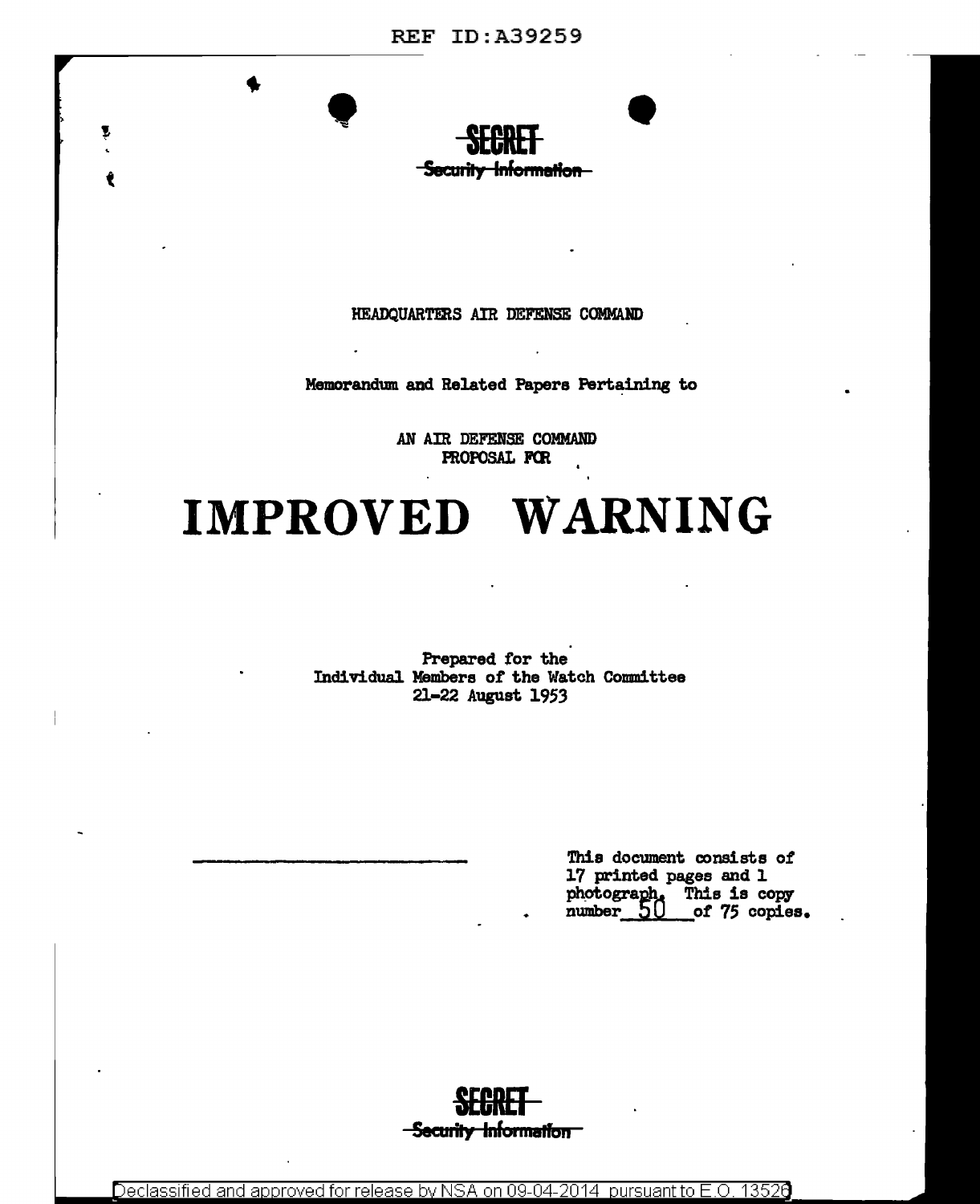REF ID:A39259



 $\ddot{\phantom{a}}$ 

Reproduction of this document in whole or in part is prohibited except with the permission of the office of origin.

 $\sim 10$ 

 $\overline{a}$ 

•

 $\blacksquare$ 

 $\mathbf{r}$  $\frac{1}{2}$  .  $\frac{1}{2}$ 

## UNCLASSIFIED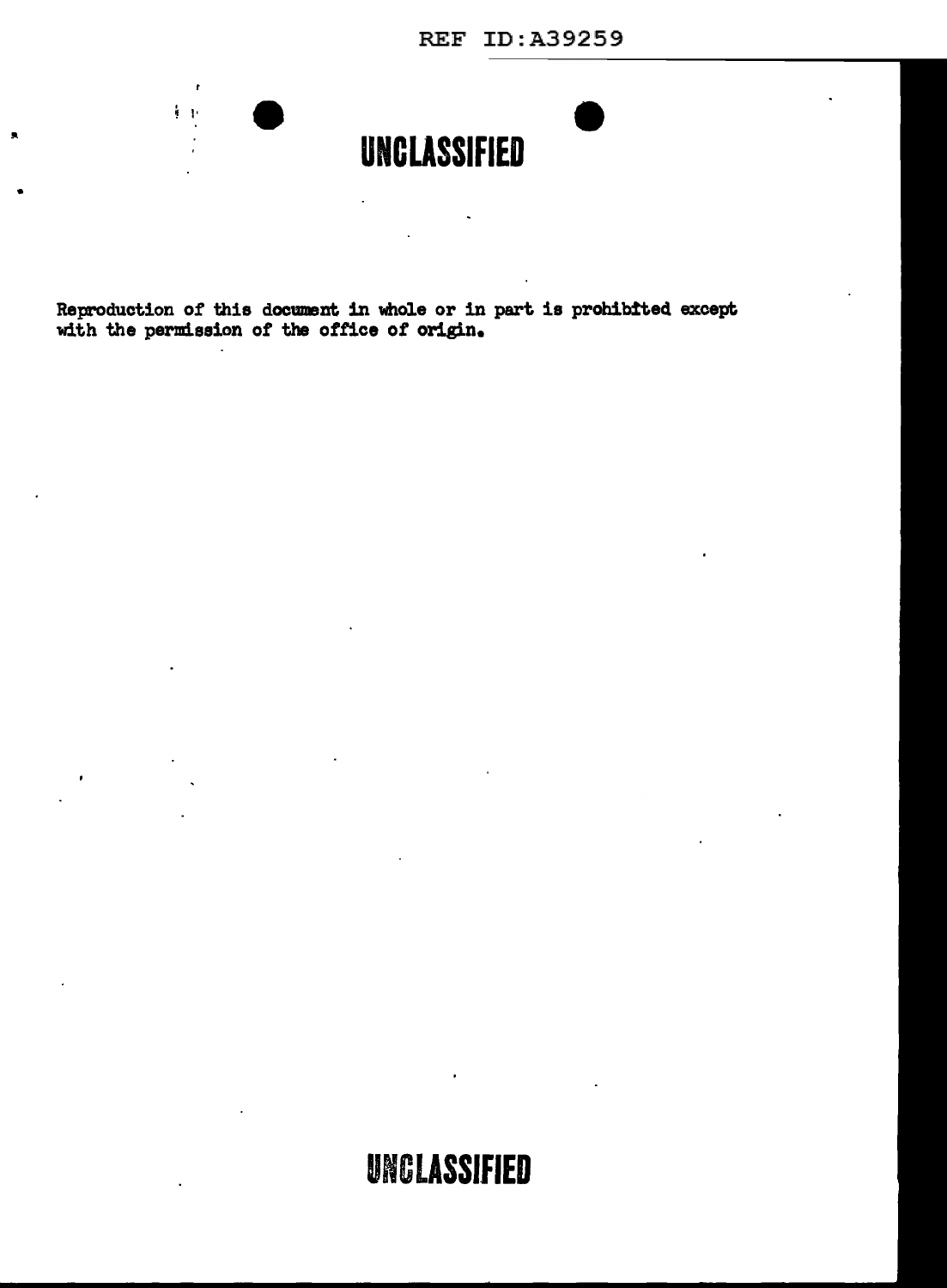## **Security Information**

**HEADQUARTERS** AIR DEFENSE COMMAND Ent Air Force Base Colorado Springs. Colorado

21 August 1953

MEMO FOR: The Individual Members of the IAC Watch Committee

SUBJECT: Need for a World-wide Indications System

1. This memorandum and its inclosures are furnished you on an informal basis as a reminder of discussions at ADC during your visit 20-22 August and in full cognizance of its necessarily unofficial nature.

2. You will have gathered from your briefing here the extreme dependence of air defense on adequate warning of hostilities and the related air attack on the United States. The current ADC solution to the strategic warning problem described and illustrated in inclosures 2 and 3 entitled Project Blindman and illustrated by the briefing on the Indications Board has met certain of our requirements. We realize its many deficiencies and its relationship to the much larger problem of the Watch Committee. We are confident that our approach has many features which would contribute measurably to a world-wide system.

3. Inclosure 1 to this memorandum, in the form of an informal staff study, represents our idea of the basic structure for a worldwide system of indications intelligence using the Watch Committee as a central monitor and clearing house. Such a system must be established on proven principles of indications intelligence, but above all, requires standardization of method and rapidity of informational exchange.

4. I reiterate here, therefore, the wholehearted though necessarily informal recommendation of the Commander, Air Defense Command, that the Watch Committee vigorously pursue the early establishment of a coordinated world-wide indications system based on the principles we have discussed.

W. M. BURGESS **Brigadier General, USA** DCS/Intelligence

- 3 Incls
	- 1. An ADC Proposal for Improved Warning (SECRET)
	- 2. Manual for Opn of the ADC Indications Board (SEGRET)
	- 3. Photograph ADC Indications Board  $-1$  Jan to 30 Jun 53 <del>(Secret)</del>

<del>-Security Information</del>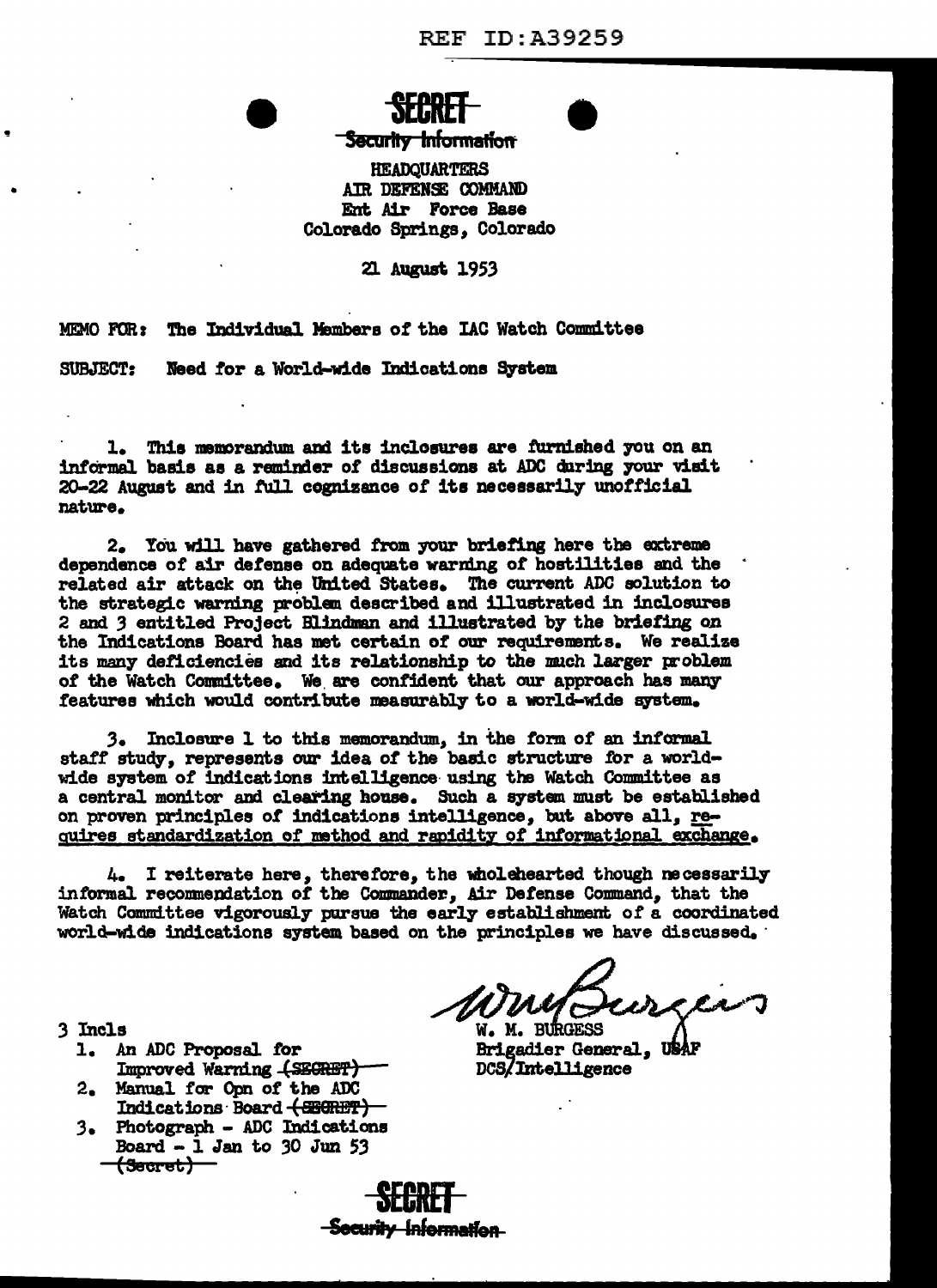# <del>-Security Information</del>

## **HEADOUARTERS** AIR DEFENSE COMMAND Ent Air Force Base Colorado Springs. Colorado

### AN AIR DEFENSE COMMAND PROPOSAL FOR IMPROVED WARNING

## I. PROBLEM:

1. To establish the requirements and criteria for U.S. indications intelligence evaluation.

### II. FACTS BEARING ON THE PROBLEM:

2. The Air Defense Command has an over-riding requirement for warning X of the imminence of air attack on the United States.

3. The missions of all U.S. defense agencies and military commands throughout the world would be made easier by adequate. timely and dependable warning of events to come.

4. The U.S. government in Washington has the highest requirement for similar warning of general hostilities and related world events.

 $5.$  The Air Defense Command has established an indications system using a graphic portrayal and a mechanical memory to assist in the orderly evaluation of indications of hostile air attack on the U.S. However, this system requires the consideration of many factors which are not within the competence or resources of this command to provide.

6. Similar projects in varying degrees of detail are known to exist in various other commands and agencies with generally similar disadvantages.

7. The Washington Watch Committee, a sub-committee of the Intelligence Advisory Committee, maintains a continuous indications evaluation of all events world-wide which bear on the imminence of general hostilities and related world events. It receives contributions from all pertinent and competent Mashington agencies.

8. The coordination and exchange of information between these several indications efforts are neither systematized nor timely. There is a lack of uniformity of terms, methods, criteria, scope and scheduling in these several efforts.

9. The scope of the Washington Watch Committee responsibility is sufficiently broad to embrace the several separate efforts.



Security Information

-1-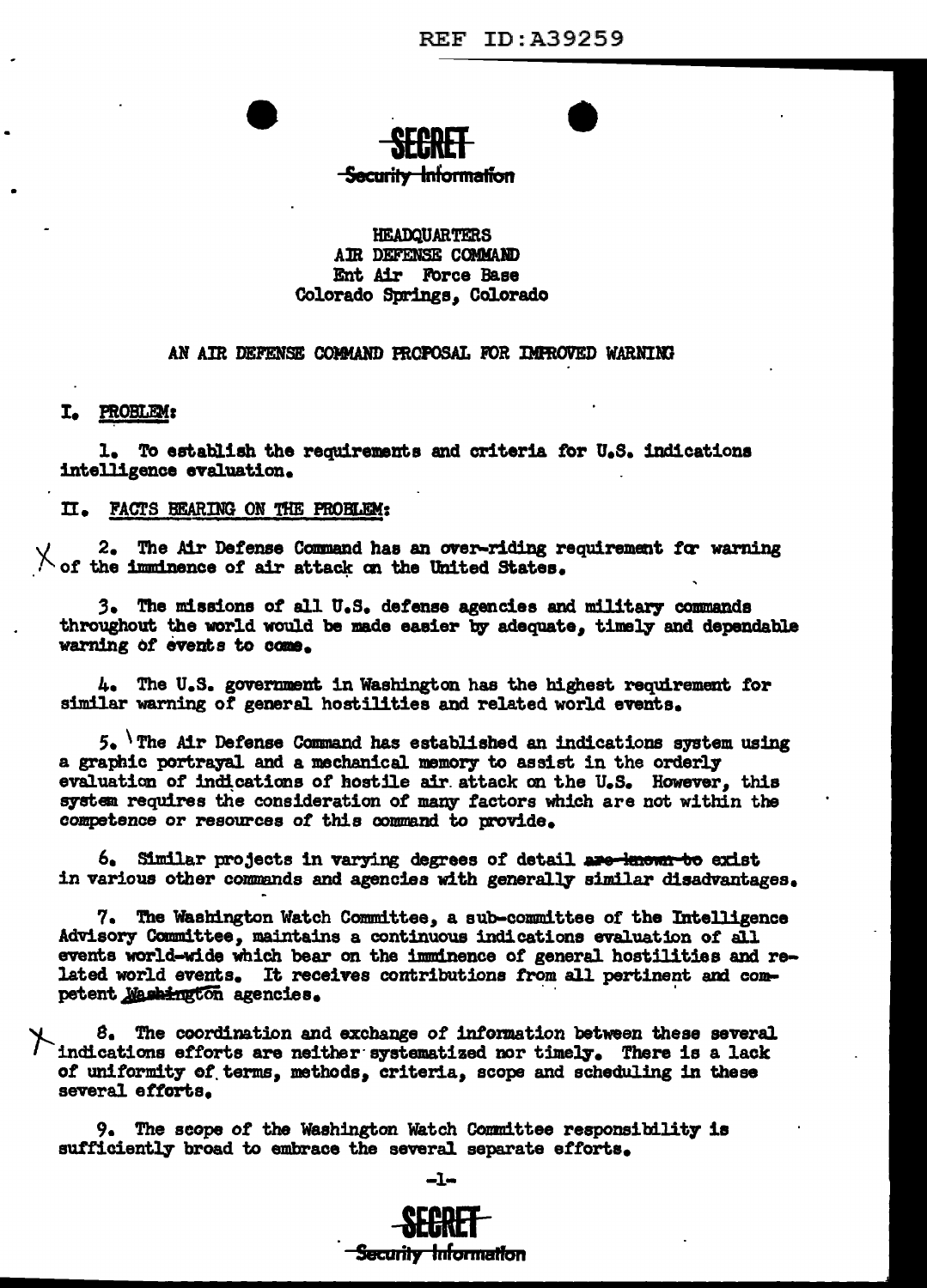## <del>Security Information</del>

10. The existence of such separate but related efforts, as presently constituted, throughout the world involves much duplication of the evaluation effort -- in many cases by people not fully competent and with divergent results.

11. Indications efforts as now organized are producing results less reliable than the security of the nation requires and the commanders' concerned deserve.

## IIL DISCUSSION:

12. The coordination, standardization and systematic inter-relationship of this effort would overcome many of the present shortcomings, particularly from the standpoint of the Air Defense Command. The obvious solution is to charge the Watch Committee, as the most competent and most authoritative of the agencies presently involved in indications evaluation, with specific responsibilities for overall coordination and through its member agencies to achieve the required directional effort.

13. If such central coordination and direction are effected, the following are some of the principles, criteria and procedures believed essential by the Air Defense Command:

- a. An agreed list of indications and sub-indications world-wide in scope. The Watch Committee would monitor this list on a continuing basis making additions and deletions as required. Coordination and even active participation in its preparation by contributing agencies and sub-agencies would be necessary. The monitoring responsibility would also include continuing development of the basic philosophy of indications evaluation and of new methods for applying it.
- b. Assignment of indicators for evaluation to specific participating agencies or sub-agencies according to primacy of interest or competence. As an example -- Air Defense Command might well process intelligence concerning its principal area of interest -- Soviet Long Range Aviation activity. Similar assignment of responsibility would be made to other commands or agencies.
- c. Provision to furnish these same agencies with indications evaluation on all other indicators which are pertinent to their own warning problem but for which they do not have primacy of interest or full competence in evaluation. The Watch Committee, acting as a clearing house for such an evaluation, would be responsible for the receipt of this

Security Information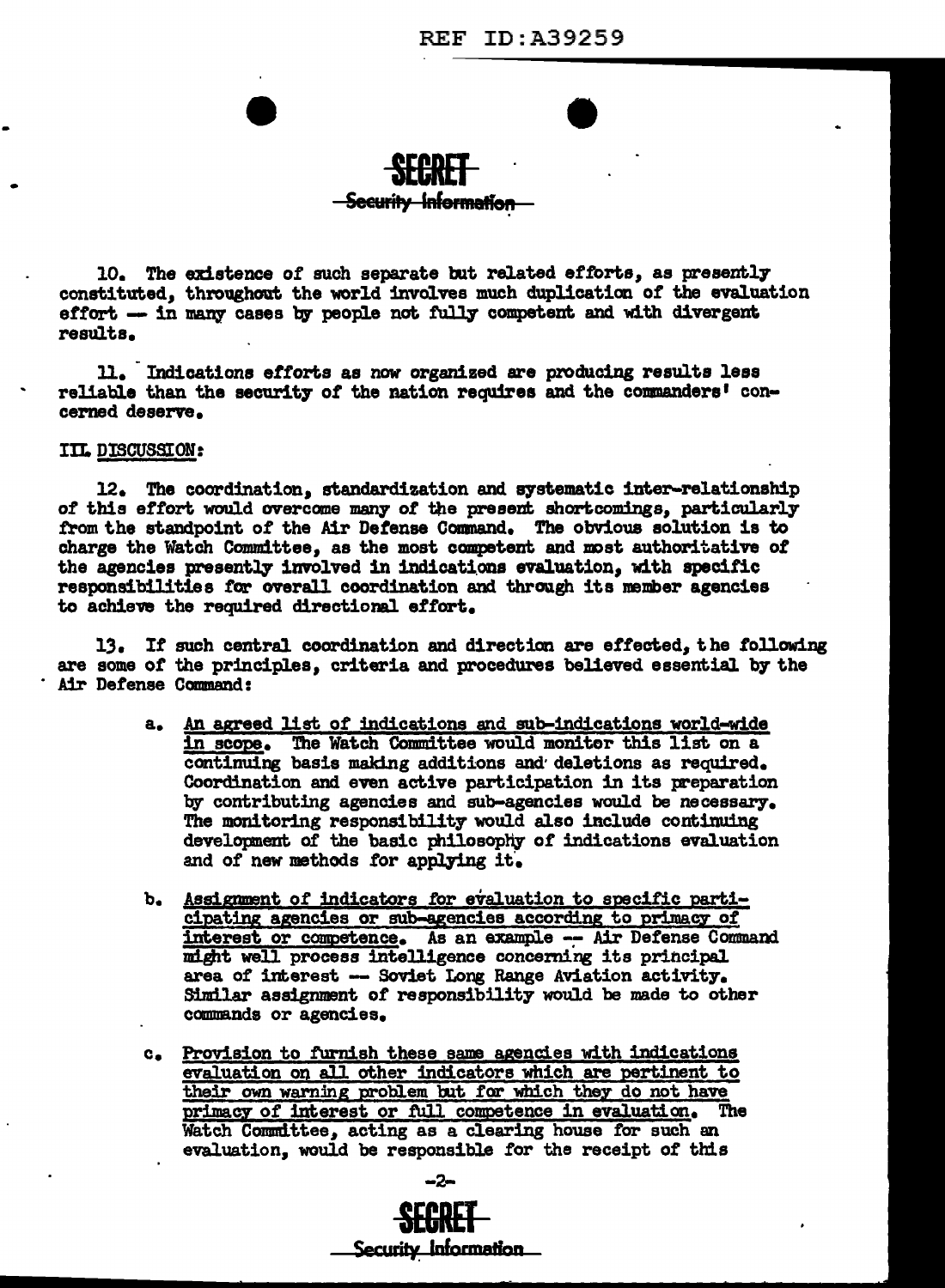

## <del>- Security Information -</del>

information throughout the world, passing from an overall standpoint on its adequacy and reallocating it as required to the participating commands and agencies on a timely basis.

- d. Timely, secure and dependable communications. The establishment of reliable world-wide indications evaluation would be mullified if the resultant information failed to arrive at the using agency before the event itself. Present communications or other means for passing information of this nature are generally unsatisfactory. On-line teletype communications between the coordinating agency and all participating and contributing agencies on a split second basis are mandatory. Cross communications between selected commands and agencies are also essential.
- e. Standardized methodology and display system. At the present time it takes almost as long for an officer reporting to a . new headquarters to learn its special terms, abbreviations and connotations as if he were faced with a foreign language. The standardization of methodology, terms, displays and criteria throughout the proposed indications evaluation system would promote speed, understanding and accuracy, not only of warning information, but of intelligence application in general. The system of graphic portrayal and mechanical memory, now used throughout the Air Defense Forces of ADC is an attempted solution to this problem.

14. Summary and example of the concept. Under the above criteria, the Watch Committee would maintain and follow the master list of indicators and sub-indicators pertaining to the imminence of general hostilities and related world events. Of this master list, the several indicators pertaining to Soviet Long Range Aviation might be assigned to the Air Defense Command for continuing evaluation and timely relay of results to the Watch Committee. At the same time, conclusions on a portion of the remainder of the master list might be required by the Air Defense Command as indications of the imminence of air attack on the U.S. The Watch Committee would be responsible for continuous and timely transmission to the Air Defense Command of evaluation on these subjects. A similar system would be in effect with each other contributing agency or command, world-wide.

## IV. CONCLUSIONS:

15. The importance of the warning problem, world-wide, requires its consideration on an immediate basis by the most competent and cognizant agency or level of government.

-3-

# **Security Information**